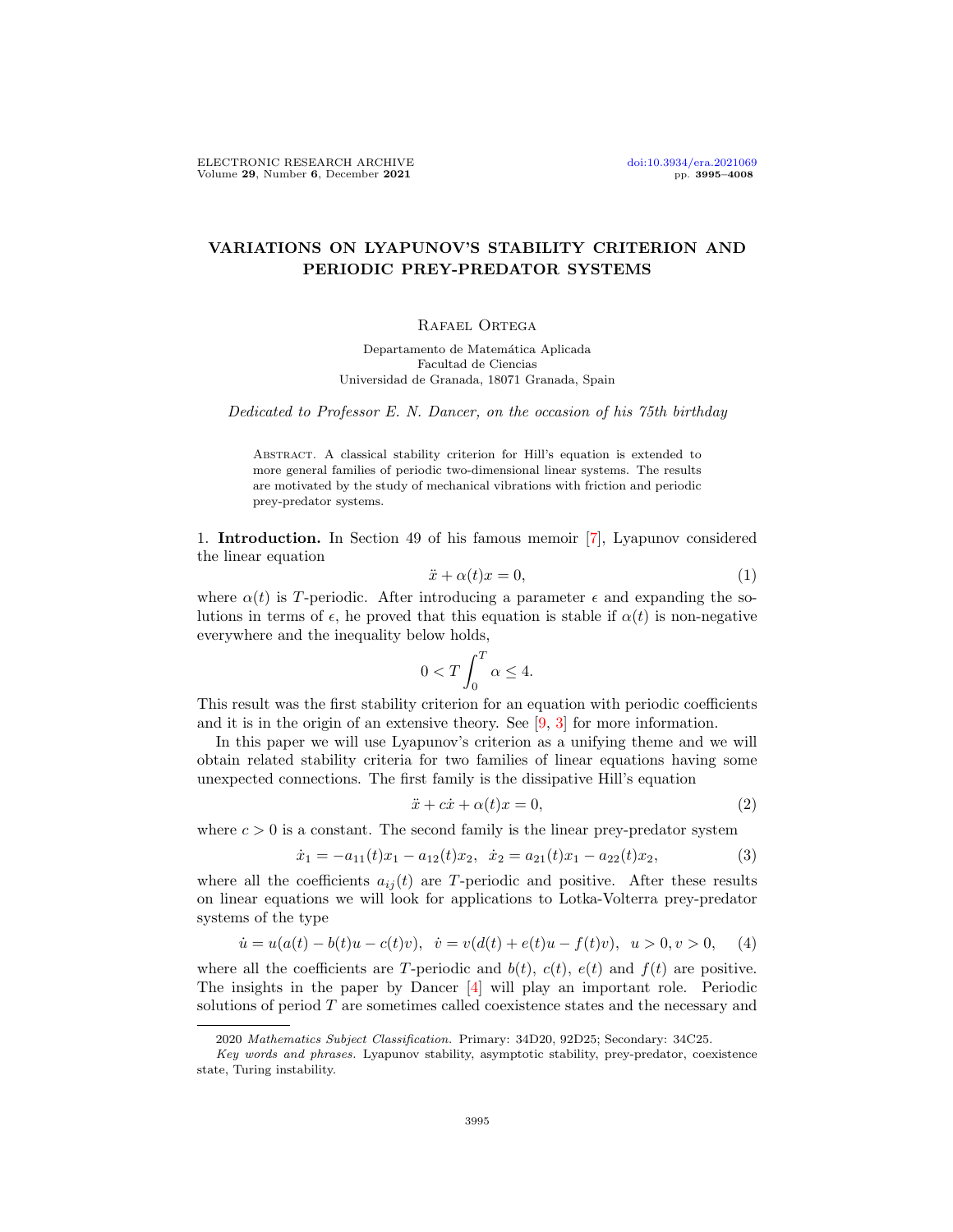#### 3996 RAFAEL ORTEGA

sufficient conditions for their existence are well understood, see [\[8\]](#page-12-4). However many questions on the stability properties of these solutions remain open. With the help of the linear criteria we will analyze two aspects. First we will present a sufficient condition for the uniqueness and asymptotic stability of the coexistence state. In a second part we will follow the point of view in [\[4\]](#page-12-3) and the periodic solution of [\(4\)](#page-0-0) will be understood as a solution of the reaction-diffusion p.d.e. system

$$
\frac{\partial u}{\partial t} = r_1 \Delta_x u + u(a(t) - b(t)u - c(t)v), \quad \frac{\partial v}{\partial t} = r_2 \Delta_x v + v(d(t) + e(t)u - f(t)v),
$$

$$
\frac{\partial u}{\partial n} = \frac{\partial v}{\partial n} = 0 \text{ on } \partial\Omega \times [0, \infty[,
$$

where  $u = u(x, t)$ ,  $v = v(x, t)$  are functions defined on  $\Omega \times [0, \infty)$ ,  $\Omega \subset \mathbb{R}^m$  is a smooth bounded domain and the numbers  $r_1$  and  $r_2$  are positive. In some cases Turing instabilities can appear, meaning that the coexistence state is stable for the o.d.e but unstable for the p.d.e. This phenomenon was described in [\[4\]](#page-12-3) and we will review it to show the connection with a well known phenomenon in dissipative Mechanics: some equations without friction of the type [\(1\)](#page-0-1) are stable but after adding friction the new equation [\(2\)](#page-0-2) is unstable.

In the previous discussions we have not paid attention to the regularity of the coefficients appearing in the equations. In most cases it will be sufficient to assume that they belong to the Banach space  $L^1(\mathbb{R}/T\mathbb{Z})$ , composed by all locally integrable and T-periodic functions. The associated norm is

$$
||f||_{L^1(\mathbb{R}/T\mathbb{Z})} = \int_0^T |f|
$$

and the average will be denoted by  $\overline{f} = \frac{1}{T} \int_0^T f$ . Sometimes the class of continuous and T-periodic functions, denoted by  $C(\mathbb{R}/T\mathbb{Z})$ , will appear. Also  $C^{\omega}(\mathbb{R}/T\mathbb{Z})$ , the class of real analytic and T-periodic functions.

2. An oscillator with variable elasticity. Consider the differential equation  $(1)$ where  $\alpha \in L^1(\mathbb{R}/T\mathbb{Z})$ . This equation appears in many physical contexts such as Hill's Lunar theory or Quantum Mechanics. Other mechanical and electric examples are described in Section 8.2 of [\[5\]](#page-12-5). As a simple interpretation (for positive  $\alpha$ ) we can think of a harmonic oscillator with non-constant elasticity coefficient. The variation in the elasticity will be produced by certain cyclic effects such as changes of temperature.

In the presence of linear friction the modified equation [\(2\)](#page-0-2) is considered, where  $c > 0$  is a constant parameter. The original equation  $(1)$  will be called stable in the dissipative sense if the equation [\(2\)](#page-0-2) is asymptotically stable for each  $c > 0$ . This concept of stability is different from the traditional notion of Lyapunov stability. In the next Section we will construct a function  $\alpha$  such that [\(1\)](#page-0-1) is Lyapunov stable but [\(2\)](#page-0-2) is unstable for some  $c > 0$ . At first sight this may seem counter-intuitive because in this case friction has a destabilizing effect.

Lyapunov's criterion can be adapted to dissipative stability. In this version of the criterion the function  $\alpha$  can change sign and  $\alpha^+$  denotes its positive part.

<span id="page-1-0"></span>**Proposition 1.** Assume that  $\alpha \in L^1(\mathbb{R}/T\mathbb{Z})$  satisfies

$$
\int_0^T \alpha \ge 0 \text{ and } 0 < T \int_0^T \alpha^+ \le 4.
$$

Then  $(1)$  is stable in the dissipative sense.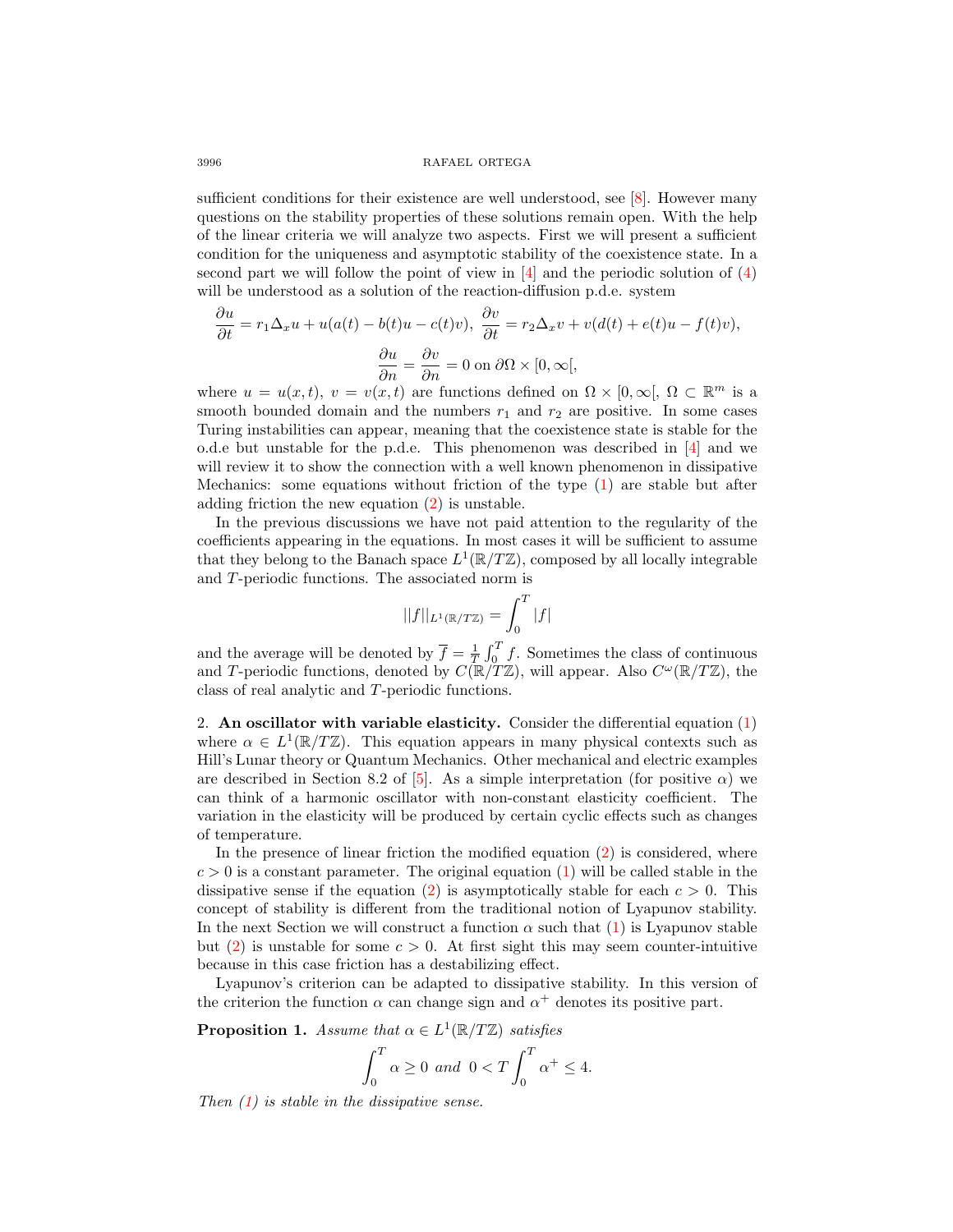To prepare the proof of this result, let us introduce some terminology inspired by degree theory. The functions  $\alpha_0, \alpha_1 \in L^1(\mathbb{R}/T\mathbb{Z})$  will be called homotopic if there exists a continuous family  $\{\alpha_\lambda\}_{\lambda \in [0,1]}$  in  $L^1(\mathbb{R}/T\mathbb{Z})$  such that the bi-parametric family of equations

<span id="page-2-0"></span>
$$
\ddot{x} + c\dot{x} + \alpha_{\lambda}(t)x = 0, \ \lambda \in [0, 1], \ c > 0 \tag{5}
$$

has no periodic solutions of period 2T excepting  $x \equiv 0$ .

The continuity of the family  $\{\alpha_{\lambda}\}\$  means that, for each  $\lambda \in [0,1],$ 

$$
\lim_{h \to 0} ||\alpha_{\lambda+h} - \alpha_{\lambda}||_{L^1(\mathbb{R}/T\mathbb{Z})} = 0.
$$

The use of the double period  $2T$  will be essential to establish a link between homotopy and stability.

<span id="page-2-1"></span>**Lemma 2.1.** Assume that  $\alpha_0$  and  $\alpha_1$  are homotopic and the equation [\(1\)](#page-0-1) is stable in the dissipative sense for  $\alpha = \alpha_0$ . Then the equation for  $\alpha = \alpha_1$  is also stable in the dissipative sense.

*Proof.* It is a consequence of general results (see  $(9, 2, 11)$  $(9, 2, 11)$  $(9, 2, 11)$ ) but we present a sketch to show how these results are adapted to our concrete equation. Let  $X(t)$  be the matrix solution of

$$
\dot{X} = \begin{pmatrix} 0 & 1 \\ -\alpha(t) & -c \end{pmatrix} X, \quad X(0) = I,
$$

where I denotes the  $2 \times 2$  identity matrix. From Jacobi-Liouville formula we know that

$$
\det X(T) = e^{-cT}.
$$

Then it is not hard to deduce that [\(2\)](#page-0-2) is asymptotically stable if and only if the trace of the monodromy matrix  $X(T)$  satisfies

$$
|\text{tr } X(T)| < 1 + e^{-cT}.
$$

In the case of equality,  $|\text{tr } X(T)| = 1 + e^{-cT}$ , the equation [\(2\)](#page-0-2) has a non-trivial 2Tperiodic solution. Let us now take into account the dependence of  $\alpha$  with respect to the parameter. The continuity of  $\{\alpha_{\lambda}\}\$ implies that the function  $\Delta(\lambda) = \text{tr } X(T, \lambda),$  $\lambda \in [0,1],$  is continuous. From the assumptions,  $|\Delta(0)| < 1 + e^{-cT}$  and  $|\Delta(\lambda)| \neq$  $1 + e^{-cT}$ . We conclude that  $|\Delta(1)| < 1 + e^{-cT}$ .

Proof of Proposition [1](#page-1-0). In view of the Lemma it will be sufficient to prove that the function  $\alpha$  is homotopic to a constant function  $\alpha_0$  with  $0 < \alpha_0 \leq \frac{4}{T^2}$ . We consider the family

$$
\alpha_{\lambda} = \lambda \alpha + (1 - \lambda)\alpha_0, \ \lambda \in [0, 1]
$$

and assume, by a contradiction argument, that  $x(t)$  is a non-trivial 2T-periodic solution of [\(5\)](#page-2-0). We distinguish two cases.

## Case (i).  $x(t)$  never vanishes

We can divide [\(5\)](#page-2-0) by  $x(t)$  and integrate from  $t = 0$  to  $t = 2T$ . After integration by parts,

$$
-\int_0^{2T} \frac{\dot{x}^2}{x^2} = \int_0^{2T} (\frac{\ddot{x}}{x} + c\frac{\dot{x}}{x}) = \int_0^{2T} \alpha_\lambda \ge 0.
$$

This is impossible unless  $\dot{x} \equiv 0$ . In such a case  $x(t)$  should be constant and, from the equation,  $\alpha_{\lambda} \equiv 0$ . This is not compatible with the assumption  $\int_0^T \alpha^+ > 0$ .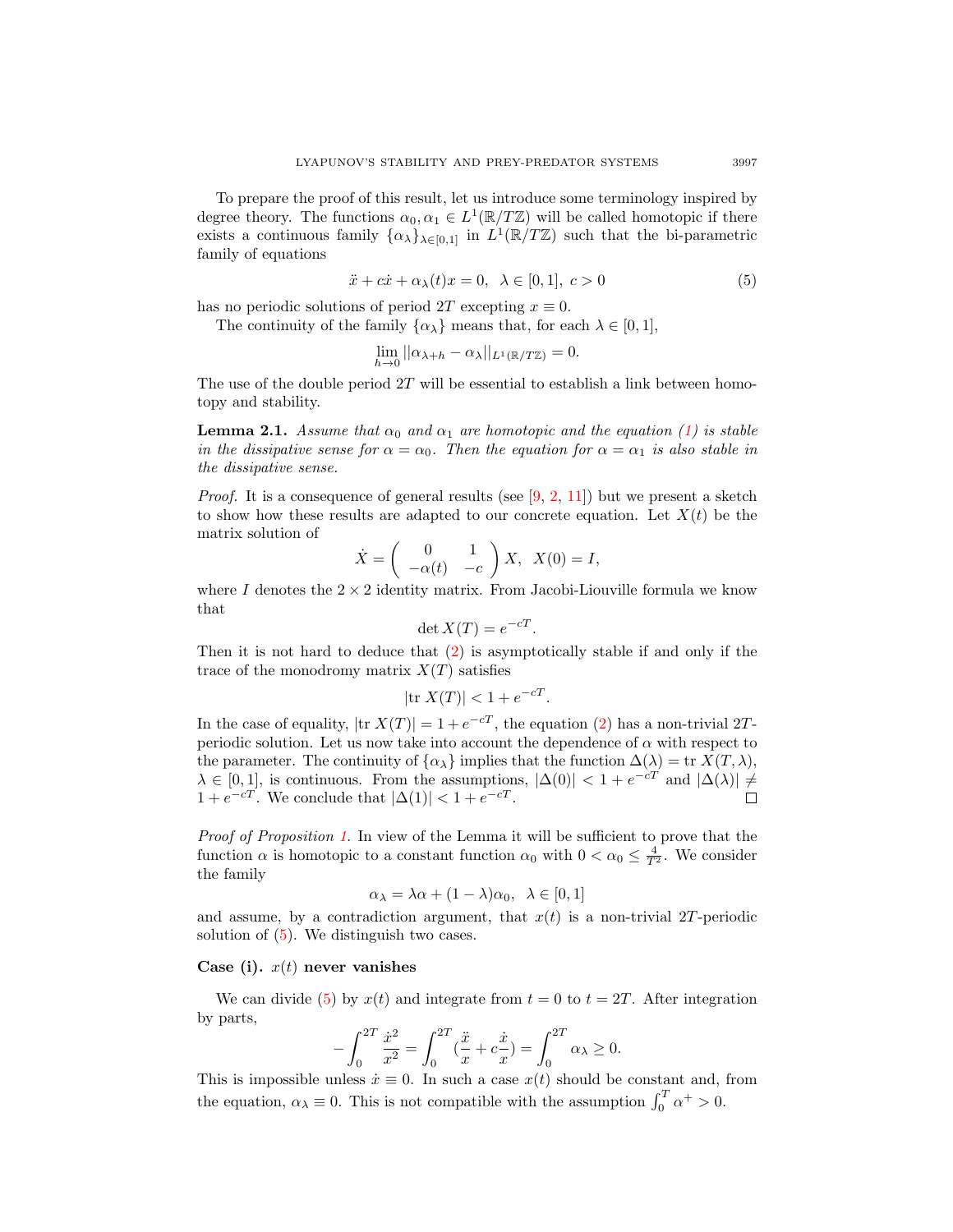### Case (ii).  $x(t)$  vanishes somewhere

Assume that  $x(\tau) = 0$  for some  $\tau \in \mathbb{R}$ . The uniqueness for the initial value problem associated to [\(5\)](#page-2-0) implies that  $\dot{x}(\tau) \neq 0$ . In consequence,  $x(\tau) = x(\tau+2T) =$ 0 and  $\dot{x}(\tau) = \dot{x}(\tau + 2T) \neq 0$ . The periodicity of  $x(t)$  implies the existence of an intermediate zero  $\hat{\tau} \in ]\tau, \tau + 2T[$ . Taking either  $\tau_1 = \tau, \tau_2 = \hat{\tau}$  or  $\tau_1 = \hat{\tau}, \tau_2 = \tau + 2T$ , we can assume the existence of  $\tau_1 < \tau_2 \leq \tau_1 + T$  such that  $x(\tau_1) = x(\tau_2) = 0$ . Let us now consider the function  $y(t) = e^{\frac{c}{2}t}x(t)$ . It satisfies

$$
\ddot{y} + [\alpha_{\lambda}(t) - \frac{c^2}{4}]y = 0, \ \ y(\tau_1) = y(\tau_2) = 0.
$$

We multiply this equation by  $y(t)$  and integrate by parts over the interval  $I =$  $[\tau_1, \tau_2]$ , to obtain

$$
\int_I \dot{y}^2 = \int_I (\alpha_\lambda - \frac{c^2}{4}) y^2 < \int_I \alpha_\lambda^+ y^2.
$$

Next we invoke the inequality of Sobolev type

$$
||\dot{\varphi}||_{L^2(I)}^2 \ge \frac{4}{|I|}||\varphi||_{L^{\infty}(I)}^2,
$$

valid for any function  $\varphi \in H_0^1(I)$ . See [\[18\]](#page-13-1). In particular, since the length of the interval satisfies  $|I| \leq T$ , for  $\varphi = y$ 

$$
\frac{4}{T}||y||_{L^{\infty}(I)}^2 < (\int_I \alpha_{\lambda}^+)||y||_{L^{\infty}(I)}^2.
$$

This last inequality is not compatible with the assumption  $\int_0^T \alpha^+ \leq \frac{4}{T}$  because

$$
\int_I \alpha_\lambda^+ \le \int_0^T \alpha_\lambda^+ \le \int_0^T (\lambda \alpha^+ + (1 - \lambda) \alpha_0) \le \frac{4}{T}.
$$

Remark 1. Using the ideas of Zhang and Li in [\[18\]](#page-13-1) this proof can be modified to obtain  $L^p$ -criteria  $(p > 1)$  for dissipative stability.

To finish this Section it may be worth to observe that dissipative stability is not sufficient to guarantee the asymptotic stability of the more general class of dissipative equations

<span id="page-3-1"></span>
$$
\ddot{x} + c(t)\dot{x} + \alpha(t)x = 0,\tag{6}
$$

where  $c = c(t)$  is a positive and T-periodic function, say  $c \in L^1(\mathbb{R}/T\mathbb{Z})$ . We will construct an example in the next Section.

<span id="page-3-2"></span>3. Two examples. First we will construct a function  $\alpha(t)$  such that the equation [\(1\)](#page-0-1) is stable in the Lyapunov sense but the equation [\(2\)](#page-0-2) is unstable for some  $c > 0$ . The second example will show that dissipative stability does not extend to time dependent friction.

First construction. Let us take a sequence of non-negative functions  $\delta_n \in L^1(\mathbb{R}/T\mathbb{Z})$ with the property

$$
\int_0^T \delta_n \phi \to \phi(0) \text{ for each } \phi \in C(\mathbb{R}/T\mathbb{Z}).
$$

We consider the equation

<span id="page-3-0"></span>
$$
\ddot{x} + c\dot{x} + (\omega^2 + a\delta_n(t))x = 0,\t\t(7)
$$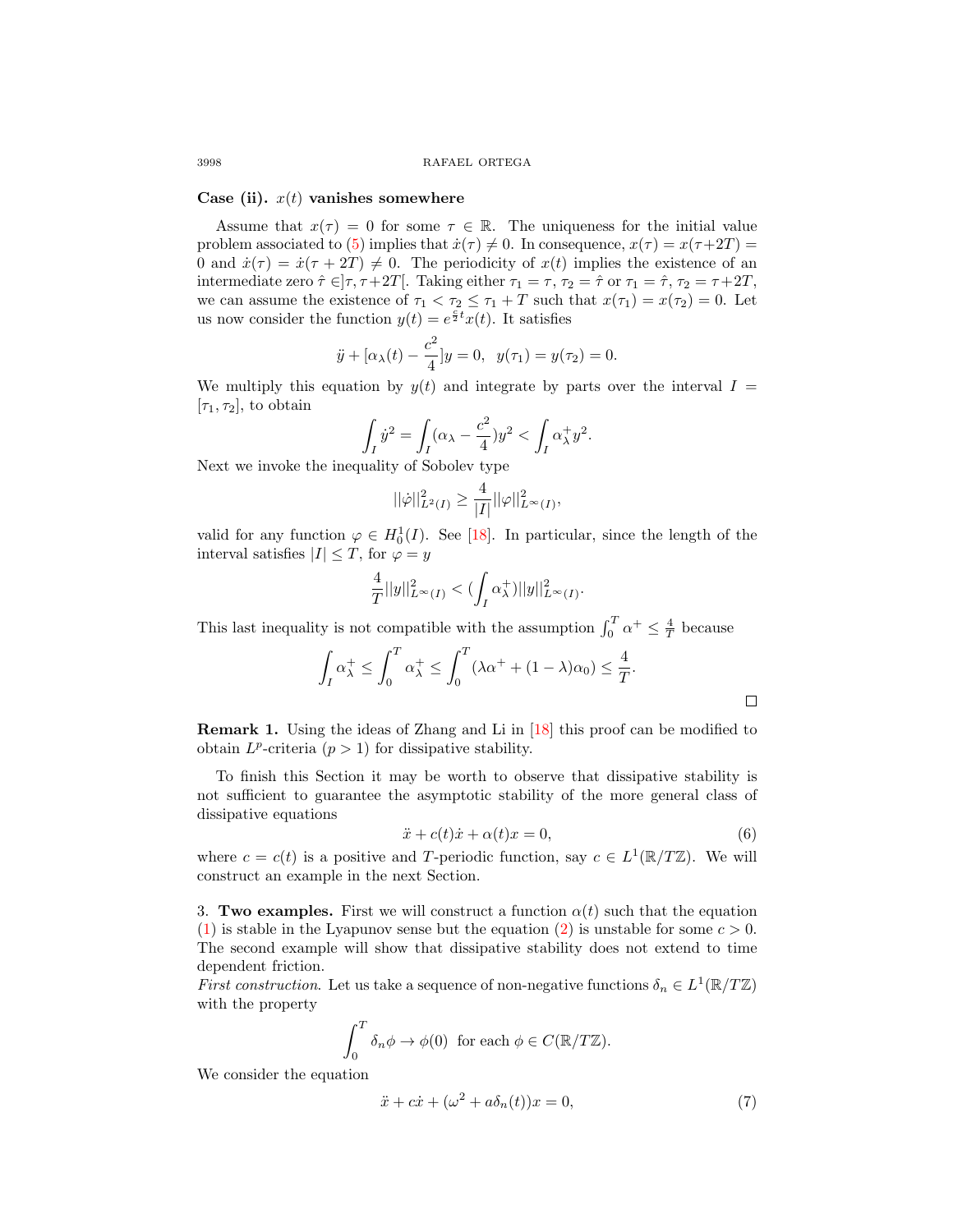and we are going to select positive constants  $\omega_*$ ,  $a_*$  and  $c_*$  such that, for large n, [\(7\)](#page-3-0) is stable if  $c = 0$ ,  $\omega = \omega_*$ ,  $a = a_*$  and unstable if  $c = c_*$ ,  $\omega = \omega_*$ ,  $a = a_*$ .

After the change of variables  $y = e^{\frac{c}{2}t}x$  the equation is transformed to

<span id="page-4-0"></span>
$$
\ddot{y} + (\beta^2 + a\delta_n(t))y = 0,\t\t(8)
$$

where  $\beta = \sqrt{\omega^2 - \frac{c^2}{4}}$ . We are assuming  $\omega > \frac{c}{2}$ . Let  $M_n$  be the monodromy matrix of [\(8\)](#page-4-0) for the initial time  $t_0 = 0$ . The discriminant of (8) can be computed as the trace of  $M_n$  and it will be denoted by  $D_n = \text{tr}(M_n)$ . Sometimes it will be convenient to interpret  $D_n = D_n(c)$  as a function of c, for fixed  $\omega$  and a. We are interested in the inequalities, for large  $n$ ,

<span id="page-4-2"></span>
$$
|D_n(0)| < 2, \ D_n(c_*) > 2\cosh(\frac{c_*}{2}T). \tag{9}
$$

At this point it is convenient to recall the proof of Lemma [2.1.](#page-2-1)

The sequence of functions  $\delta_n$  converges in a weak sense to a periodic Dirac measure. This measure is denoted by  $\delta = \delta(t)$  and it is defined rigorously as the functional on  $C(\mathbb{R}/T\mathbb{Z})$ ,

$$
\phi \mapsto \langle \delta, \phi \rangle = \phi(0).
$$

Letting  $n \to \infty$  at [\(8\)](#page-4-0) we obtain

<span id="page-4-1"></span>
$$
\ddot{y} + (\beta^2 + a\delta(t))y = 0.
$$
\n(10)

This is an equation of the type considered in  $[10]$ , although the notation has been changed. It can be interpreted as a classical equation with periodic impulses. Namely,

$$
\ddot{y} + \beta^2 y = 0, t \neq nT, \dot{y}(nT+) = \dot{y}(nT-) - ay(nT), n \in \mathbb{Z}.
$$

The monodromy matrix from  $t_0 = 0-$  to  $t_1 = T-$  is

$$
M = \begin{pmatrix} \cos(\beta T) - a \frac{\sin(\beta T)}{\beta} & \frac{\sin(\beta T)}{\beta} \\ -\beta \sin(\beta T) - a \cos(\beta T) & \cos(\beta T) \end{pmatrix}.
$$

By continuous dependence it is possible to prove that  $M_n$  converges to M. See [\[10\]](#page-13-2) for more details. The discriminant of  $(10)$  is

$$
D = 2\cos(\beta T) - a\frac{\sin(\beta T)}{\beta}.
$$

Sometimes D will be interpreted as a function of certain parameters,  $D = D(c)$ ,  $D = D(c, \omega)$ ,... As a first step we fix the frequency  $\omega = \omega_0$  by the formula

$$
\omega_0 T = 2\pi.
$$

After expanding in powers of c,

$$
D(c) = 2 + \frac{aT^3}{32\pi^2}c^2 + \cdots, \ \ 2\cosh(\frac{c}{2}T) = 2 + \frac{T^2}{4}c^2 + \cdots
$$

We select a large number  $a_*$  and a small  $c_*$  so that  $D(c_*) > 2 \cosh(\frac{c_*}{2}T)$  if  $a = a_*$ . The parameters have been chosen appropriately in order to adjust the discriminants to the conditions  $D(0, \omega_0) = 2$ ,  $D(c_*, \omega_0) > 2 \cosh(\frac{c_*}{2}T)$ . The last step is to define the parameter  $\omega_* = \omega_0 + \epsilon$  where  $\epsilon$  is positive and small enough. Then  $-2 <$  $D(0,\omega_*) < 2$ ,  $D(c_*,\omega_*) > 2 \cosh(\frac{c_*}{2}T)$ . The inequalities [\(9\)](#page-4-2) are a consequence of the continuous dependence.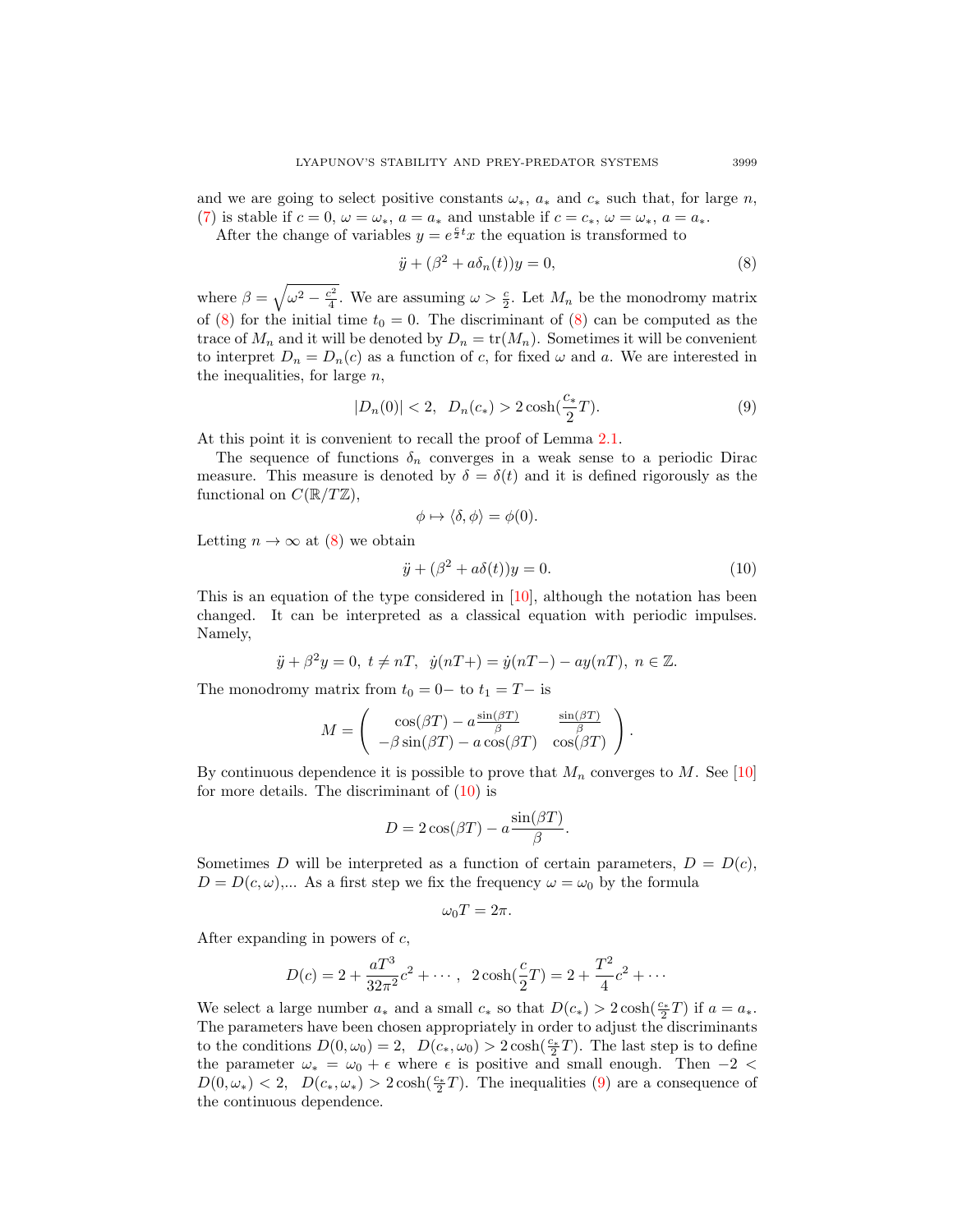It is convenient to observe that the functions  $\delta_n$  can be selected in the class of real analytic positive functions,

$$
\delta_n \in C^{\omega}(\mathbb{R}/T\mathbb{Z}), \ \ \delta_n(t) > 0 \text{ for each } t \in \mathbb{R}.
$$

Also, the previous construction provides additional information on the Floquet multipliers, denoted by  $\mu_1, \mu_2$ . For  $\omega = \omega_*$ ,  $a = a_*$  the equation [\(7\)](#page-3-0) is elliptic  $(\mu_1 = \overline{\mu}_2,$  $|\mu_1| = 1, \mu_1 \neq \pm 1$ ) if  $c = 0$  and hyperbolic  $(|\mu_1| < 1 < |\mu_2|)$  if  $c = c_*$ .

Second construction. Before presenting a concrete example, it is convenient to perform some general computations on the equation  $(6)$ . Let us split the function c as  $c = \overline{c} + \tilde{c}$  with  $\overline{c} = \frac{1}{T} \int_0^T c$ . Then we can define the change of variables  $y = e^{\frac{C(t)}{2}} x$ where  $\dot{C} = \tilde{c}$ . The equation [\(6\)](#page-3-1) is transformed in

<span id="page-5-0"></span>
$$
\ddot{y} + \overline{c}\dot{y} + [\alpha(t) - \frac{\overline{c}\tilde{c}(t)}{2} - \frac{\tilde{c}(t)^2}{4} - \frac{\dot{c}(t)}{2}]y = 0.
$$
 (11)

The stability properties of the equations [\(6\)](#page-3-1) and [\(11\)](#page-5-0) are the same because  $C(t)$  is continuous and periodic. In particular this function and its derivative are bounded and the change of variables preserves stability and asymptotic stability.

In view of the previous computations we make a choice of  $c(t)$  and  $\alpha(t)$ . Define

$$
\overline{c} = 1, \ \ \tilde{c}(t) = \epsilon \sin t, \ \ \alpha(t) = \frac{\tilde{c}(t)}{2} + \frac{\dot{c}(t)}{2} = \frac{\epsilon}{2}(\sin t + \cos t),
$$

where  $\epsilon > 0$  will be adjusted. For the period  $T = 2\pi$ ,

$$
\int_0^T \alpha = 0, \ T \int_0^T \alpha^+ = \pi \epsilon \int_0^{2\pi} (\sin t + \cos t)^+ = 2\sqrt{2\pi} \epsilon.
$$

Then  $\alpha$  satisfies the assumptions of Proposition [1](#page-1-0) if  $\pi \epsilon \leq$ √ 2. Under this condition the equation

$$
\ddot{x} + \frac{\epsilon}{2}(\sin t + \cos t)x = 0
$$

is stable in the dissipative sense. In contrast, the equation with non-constant positive friction

$$
\ddot{x} + (1 + \epsilon \sin t)\dot{x} + \frac{\epsilon}{2}(\sin t + \cos t)x = 0
$$

is unstable.

To prove the instability we observe that this last equation is in the class [\(6\)](#page-3-1) and the equivalent equation in the class [\(11\)](#page-5-0) is

$$
\ddot{y} + \dot{y} - \frac{\epsilon^2 \sin^2 t}{4} y = 0.
$$

We will prove that there are unbounded solutions. Let  $y(t)$  be the solution with initial conditions  $y(0) = 1$ ,  $\dot{y}(0) = 0$ . The theory of differential inequalities for higher order equations (see Section 15 in [\[17\]](#page-13-3)) implies that  $y(t) \geq 1$ ,  $\dot{y}(t) \geq 0$  for each  $t \geq 0$ . After integrating the equation over the interval  $[0, t]$  we obtain

$$
\dot{y}(t) + y(t) \ge 1 + \int_0^t \frac{\epsilon^2 \sin^2 s}{4} ds \to +\infty \text{ as } t \to +\infty.
$$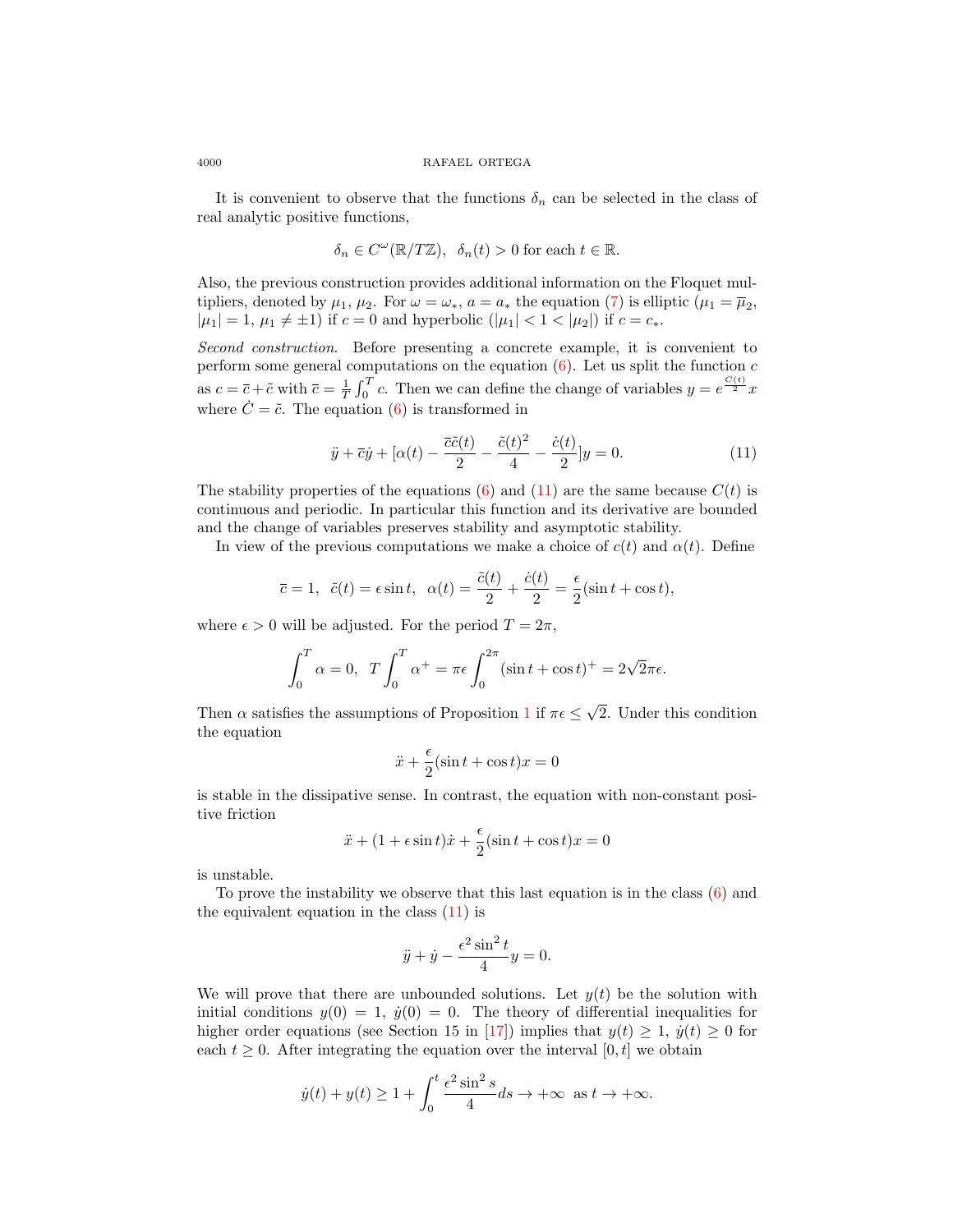<span id="page-6-6"></span>4. A class of linear systems in the plane. Let us now consider the system [\(3\)](#page-0-3) where the coefficients  $a_{ij}$  belong to  $L^1(\mathbb{R}/T\mathbb{Z})$  and satisfy

<span id="page-6-1"></span>
$$
\overline{a}_{11} \ge 0, \quad \overline{a}_{22} \ge 0 \tag{12}
$$

<span id="page-6-2"></span>
$$
a_{12}(t) \ge \delta, \ \ a_{21}(t) \ge \delta \ \ \text{a.e.} \ t \in \mathbb{R}
$$
 (13)

for some  $\delta > 0$ .

With the choice  $x_1 = \dot{x}$ ,  $x_2 = x$ , the equations [\(1\)](#page-0-1) and [\(2\)](#page-0-2) are in this class when  $\alpha(t)$  is positive.

Next we present an adaptation of Lyapunov's criterion to this setting.

<span id="page-6-0"></span>Proposition 2. In the previous conditions assume also that the inequality below holds

<span id="page-6-4"></span>
$$
\left(\int_0^T a_{12}\right)^{1/2} \left(\int_0^T a_{21}\right)^{1/2} + \frac{1}{2} \int_0^T |a_{11} - a_{22}| \le 2. \tag{14}
$$

Then the system [\(3\)](#page-0-3) is stable. Moreover, it is asymptotically stable if  $\bar{a}_{11} + \bar{a}_{22} > 0$ .

In the case  $a_{11} = a_{22} = 0$  the previous result is essentially contained in Lemma 5.2 of [\[14\]](#page-13-4). The proof in that paper employed the same ideas of the previous proof of Proposition [1.](#page-1-0) We will present a different proof for Proposition [2](#page-6-0) which is somehow related to the proof of Lemma 3.4 in [\[12\]](#page-13-5).

As in the previous Section it will be convenient to introduce homotopies. We consider families of systems

<span id="page-6-3"></span>
$$
\dot{x} = A_{\lambda}(t)x, \ \lambda \in [0, 1] \tag{15}
$$

where  $\{A_{\lambda}\}_{{\lambda}\in[0,1]}$  is a continuous matrix in  $L^1(\mathbb{R}/T\mathbb{Z})$  whose coefficients

$$
A_{\lambda}(t) = \begin{pmatrix} -a_{11}(t,\lambda) & -a_{12}(t,\lambda) \\ a_{21}(t,\lambda) & -a_{22}(t,\lambda) \end{pmatrix}
$$

satisfy the conditions [\(12\)](#page-6-1) and [\(13\)](#page-6-2) for each  $\lambda$ .

The family  $\{A_{\lambda}\}\$  defines a homotopy when the system [\(15\)](#page-6-3) has no 2T-periodic solutions excepting  $x \equiv 0$ . The same type of reasoning as in Lemma [2.1](#page-2-1) allows to prove that stability is preserved by homotopies. This is also the case for asymptotic stability whenever  $\overline{a}_{11}(\cdot, \lambda) + \overline{a}_{22}(\cdot, \lambda) > 0$  for each  $\lambda \in [0, 1]$ .

Another tool for the proof will be the argument function associated to each non-trivial solution. This argument will be defined with respect to a system of elliptic-polar coordinates in  $\mathbb{R}^2 \setminus \{0\},\$ 

$$
x_1 = \sqrt{\mu}r\cos\theta
$$
,  $x_2 = \frac{1}{\sqrt{\mu}}r\sin\theta$ ,

where  $\mu > 0$  is a parameter that will be determined later. Given  $(x_1(t), x_2(t))$ , non-trivial solution of  $(3)$ , there is an absolutely continuous branch of the argument  $\theta = \theta(t)$  satisfying the equation

<span id="page-6-5"></span>
$$
\dot{\theta} = \mu a_{21}(t) \cos^2 \theta + \frac{1}{\mu} a_{12}(t) \sin^2 \theta + (a_{11}(t) - a_{22}(t)) \cos \theta \sin \theta.
$$
 (16)

Note that  $\theta(t)$  also depends continuously upon  $\mu$  but this dependence will not be made explicit.

An important property of this argument is that its crossings with the lines  $\theta =$  $m\frac{\pi}{2}$ ,  $m \in \mathbb{Z}$ , are always positive. This means that  $(t-t_0)(\theta(t)-m\frac{\pi}{2}) > 0$  if  $\theta(\tilde{t}_0) = m\frac{\pi}{2}$  and  $|t-t_0| > 0$  is small. In terms of the Cartesian coordinates this means that the solution  $(x_1(t), x_2(t))$  crosses the axes in the counter-clockwise sense. To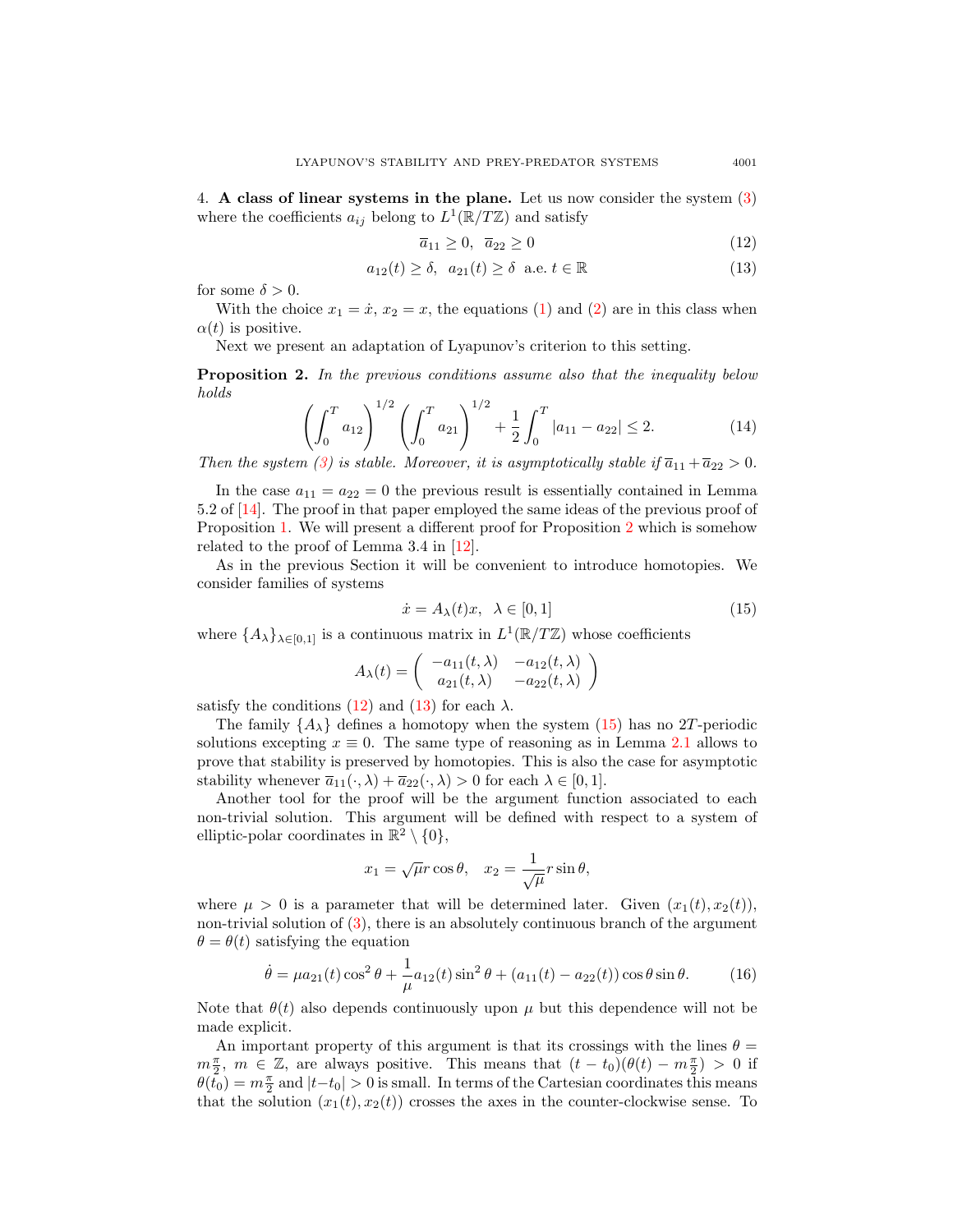### 4002 RAFAEL ORTEGA

prove it assume for instance that  $x_1(t_0) = 1$  and  $x_2(t_0) = 0$ . Then  $\frac{d}{dt}(e^{A_{22}(t)}x_2(t)) = 0$  $a_{21}(t)e^{A_{22}(t)}x_1(t) > 0$  almost everywhere in a small neighbourhood of  $t_0$ . Here  $A_{22}$ is a primitive of  $a_{22}$ . The conclusion follows because the function  $e^{A_{22}(t)}x_2(t)$  is increasing around  $t_0$ .

We are ready for the proof.

Proof of Proposition [2.](#page-6-0) Let us start with the

Claim. The system [\(3\)](#page-0-3) has no 2T-periodic solutions (excepting  $x \equiv 0$ ) if the conditions  $(12)$ ,  $(13)$  and  $(14)$  hold.

Let us assume, by a contradiction argument, that  $(x_1(t), x_2(t))$  is a non-trivial 2T-periodic solution. Then there exists an integer  $k \in \mathbb{Z}$  such that for every  $t \in \mathbb{R}$ ,

<span id="page-7-0"></span>
$$
\theta(t + 2T) = \theta(t) + 2\pi k. \tag{17}
$$

The above discussions on the crossing with the axes allow to deduce that k should be non-negative. We distinguish two cases.

Case i)  $k = 0$ 

The solution  $(x_1(t), x_2(t))$  must lie in one open quadrant, for otherwise some crossing with the axes should be negative. There are two possibilities, either  $x_1(t)$ .  $x_2(t) > 0$  for every  $t \in \mathbb{R}$  or  $x_1(t) \cdot x_2(t) < 0$ . In the first case we divide the first equation by  $x_1$  and integrate over a period to obtain

$$
-\overline{a}_{11} = \frac{1}{T} \int_0^T a_{12} \frac{x_2}{x_1}.
$$

This identity is not consistent with  $(12)$  and  $(13)$ . In the second case we divide the second equation by  $x_2$  and integrate in order to obtain a second inconsistent identity. We have proved that  $(17)$  cannot hold for  $k = 0$ . Case ii)  $k > 0$ 

The sets

$$
\mathcal{C} = \{ t \in \mathbb{R} : |\sin \theta(t)| < |\cos \theta(t)| \}, \quad \mathcal{S} = \{ t \in \mathbb{R} : |\cos \theta(t)| < |\sin \theta(t)| \}
$$

have infinitely many connected components. In particular, for each  $m \in \mathbb{Z}$  there are intervals  $I_m =]t_0, t_1[$  and  $J_m =]\tau_0, \tau_1[$  which are connected components of C and S respectively and satisfy

$$
\theta(t_0)=(m-\frac{1}{4})\pi, \; \theta(t_1)=(m+\frac{1}{4})\pi, \; \theta(\tau_0)=(m+\frac{1}{4})\pi, \; \theta(\tau_1)=(m+\frac{3}{4})\pi.
$$

Since the crossings with the axes are positive it is clear that these components are unique, although the sets  $\mathcal C$  and  $\mathcal S$  could have additional components of different nature. The condition  $(17)$  can be invoked to infer that the diameter of the set  $I_m \cup J_m \cup I_{m+1} \cup J_{m+1}$  cannot be greater than 2T.

From the equation [\(16\)](#page-6-5) we deduce that the inequality below holds on the interval  $I_m$ ,

$$
\dot{\theta} < D_{\mu}(t) \cos^2 \theta,
$$

where  $D_{\mu} := \mu a_{21} + \frac{1}{\mu} a_{12} + |a_{11} - a_{22}|$ . Then

$$
2=\int_{(m-\frac{1}{4})\pi}^{(m+\frac{1}{4})\pi}\frac{d\theta}{\cos^2\theta}<\int_{I_m}D_\mu.
$$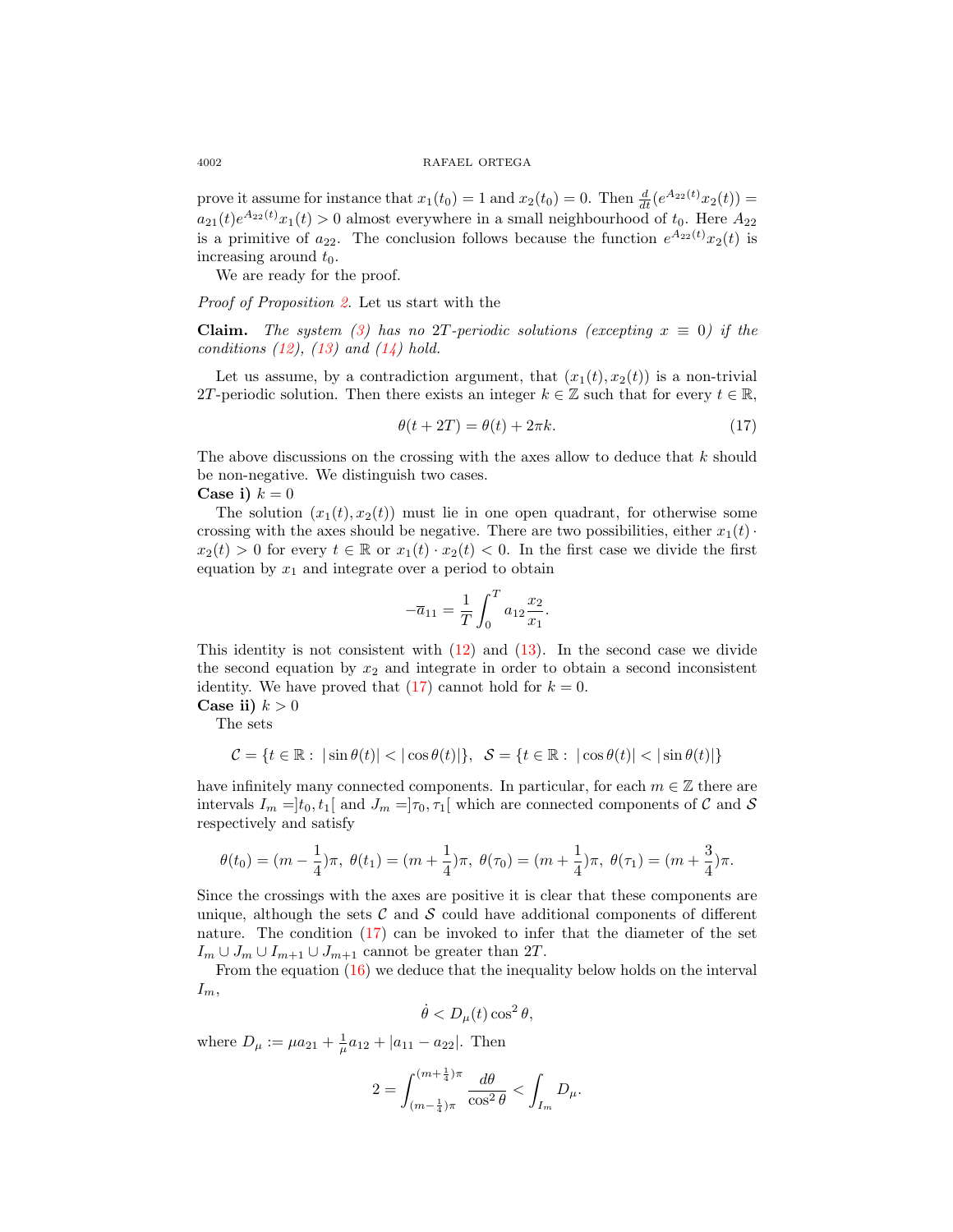Analogous inequalities can be obtained on  $J_m$ . Therefore,

$$
8 < \int_{I_m \cup J_m \cup I_{m+1} \cup J_{m+1}} D_{\mu} \le \int_0^{2T} D_{\mu}.
$$

For the choice  $\mu = \left(\frac{\int_0^T a_{12}}{cT}\right)$  $\frac{\int_0^T a_{12}}{\int_0^T a_{21}}\right)^{1/2}$  we conclude that

$$
4 < 2\left(\int_0^T a_{12}\right)^{1/2} \left(\int_0^T a_{21}\right)^{1/2} + \int_0^T |a_{11} - a_{22}|
$$

and this is against [\(14\)](#page-6-4). Note that this value of  $\mu$  minimizes  $D_{\mu}$ .

The claim has been proved and we are going to apply it to the family [\(15\)](#page-6-3) with

$$
A_{\lambda}(t) = (1 - \lambda)A(t) + \lambda \overline{A},
$$

where  $\overline{A}$  is the averaged constant matrix  $\begin{pmatrix} -\overline{a}_{11} & -\overline{a}_{12} \\ \overline{a}_{21} & -\overline{a}_{22} \end{pmatrix}$ . The coefficients of  $A_{\lambda}$ satisfy [\(12\)](#page-6-1) and [\(13\)](#page-6-2). Also, from  $|\bar{a}_{11} - \bar{a}_{22}| \leq \frac{1}{T} \int_0^T |a_{11} - a_{22}|$  we observe that the assumption  $(14)$  also holds. From the claim we deduce that the family  $(15)$  has no 2T-periodic solutions excepting  $x \equiv 0$ . The proof is complete because the system of constant coefficients  $\dot{x} = \overline{A}x$  is stable in all cases and asymptotically stable when  $\overline{a}_{11} + \overline{a}_{22} > 0.$  $\Box$ 

## <span id="page-8-3"></span>5. Asymptotic stability of coexistence states. Consider the system

<span id="page-8-0"></span>
$$
\dot{u} = u(a(t) - bu - cv), \quad \dot{v} = v(d(t) + eu - fv), \quad u > 0, v > 0,
$$
\n(18)

with  $a, d \in L^1(\mathbb{R}/T\mathbb{Z})$  and  $b, c, e, f$  positive constants. This particular situation allows to formulate the results in a more elegant way. At the end of the Section we will discuss the extension to general systems where all the coefficients are time dependent. It is convenient to stress that we will be interested in solutions lying in the first open quadrant, denoted by  $\text{int}(\mathbb{R}^2_+) = ]0, \infty[\times]0, \infty[$ .

Let  $\mathcal{E} \in \mathbb{R}^2$  be the solution of the linear system

$$
M\mathcal{E} = \left(\begin{array}{c} \overline{a} \\ \overline{d} \end{array}\right)
$$

with  $\mathcal{E} = \begin{pmatrix} \mathcal{E}_1 \\ \mathcal{E} \end{pmatrix}$  $\mathcal{E}_2$ and  $M = \begin{pmatrix} b & c \\ -e & f \end{pmatrix}$ . The point  $\mathcal E$  can be interpreted as the equilibrium of the averaged system and it plays an important role in the dynamics of the periodic system. In fact it is well known that the system  $(18)$  has a T-periodic solution if and only if  $\mathcal{E} \in \text{int}(\mathbb{R}^2_+)$ , see [\[6,](#page-12-7) [1\]](#page-12-8). Next we will impose an additional condition on  $\mathcal E$  in order to guarantee the uniqueness and asymptotic stability of the periodic solution.

<span id="page-8-2"></span>**Theorem 5.1.** Assume that the equilibrium point satisfies  $\mathcal{E} \in \text{int}(\mathbb{R}^2_+)$  and

<span id="page-8-1"></span>
$$
T(\sqrt{ce\mathcal{E}_1\mathcal{E}_2} + \frac{1}{2}(b\mathcal{E}_1 + f\mathcal{E}_2)) \le 2.
$$
 (19)

Then the system  $(18)$  has a unique T-periodic solution and this solution is asymptotically stable.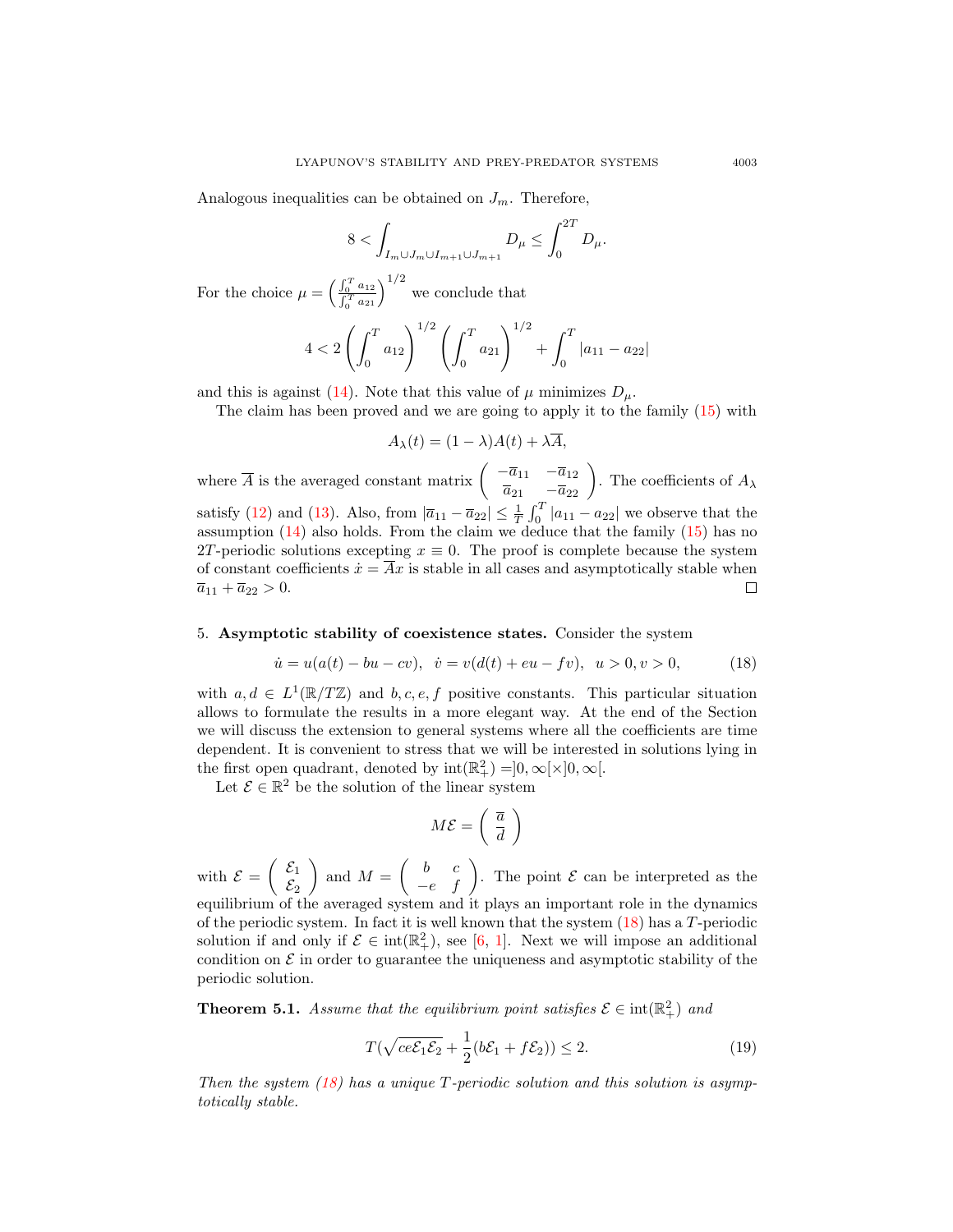**Remark 2.** a) In [\[1\]](#page-12-8) the condition  $\mathcal{E} \in \text{int}(\mathbb{R}^2_+)$  was reformulated in terms of the equivalent inequalities

$$
\overline{a}>0,\ \ -\frac{e}{b}<\frac{\overline{d}}{\overline{a}}<\frac{f}{c}.
$$

b) I do not know if the periodic solution given by the Theorem is always a global attractor. In [\[16\]](#page-13-6) Tineo proved the existence of a globally asymptotically stable T-periodic solution when  $\mathcal{E} \in \text{int}(\mathbb{R}^2_+)$  and some additional conditions on the coefficients hold. Note that, in constrast to [\(19\)](#page-8-1), Tineo's condition is independent of the period.

c) The number 2 is optimal in the inequality [\(19\)](#page-8-1). We will be more precise about this statement after proving the above result.

Proof of Theorem [5.1](#page-8-2). The first step will be to observe that the equilibrium coincides with the average of any T-periodic solution. Given  $(u(t), v(t))$ , T-periodic solution of  $(18)$ , we divide the first equation by u and the second by v. After integrating over a period we obtain the identity  $M\left(\begin{array}{c}\overline{u}\end{array}\right)$  $\overline{v}$  $=\begin{pmatrix} \overline{a} \\ \overline{d} \end{pmatrix}$ d ) and therefore  $\begin{pmatrix} \overline{u} \\ \overline{v} \end{pmatrix}$  $\overline{v}$  $=$   $\varepsilon$ . The next step will be to analyze the stability properties of the variational system

<span id="page-9-1"></span>
$$
\dot{y}_1 = (a(t) - bu(t) - cv(t))y_1 - u(t)(by_1 + cy_2),\tag{20}
$$

<span id="page-9-2"></span>
$$
\dot{y}_2 = (d(t) + eu(t) - fv(t))y_2 + v(t)(ey_1 - fy_2). \tag{21}
$$

As noticed in [\[4\]](#page-12-3), the change of variables  $y_1 = u(t)x_1, y_2 = v(t)x_2$  preserves the stability properties and transforms the linear system into

<span id="page-9-0"></span>
$$
\dot{x}_1 = -bu(t)x_1 - cv(t)x_2, \quad \dot{x}_2 = eu(t)x_1 - fv(t)x_2.
$$
\n(22)

This new system is in the class considered in Section [4.](#page-6-6) In order to apply Proposition [2](#page-6-0) we observe that

$$
\int_0^T |bu(t) - fv(t)| dt \le T(b\overline{u} + f\overline{v})
$$

and  $\overline{u} = \mathcal{E}_1$ ,  $\overline{v} = \mathcal{E}_2$ . The condition [\(14\)](#page-6-4) is implied by the inequality [\(19\)](#page-8-1). At this point we know, by the linearization principle, that all  $T$ -periodic solutions of  $(18)$  are asymptotically stable. It remains to prove that there is only one of these solutions and this follows from a degree argument. Similar proofs can be found in the recent paper [\[15\]](#page-13-7). With respect to degree we follow the notation and terminology of [\[13\]](#page-13-8). Let  $P: \text{int}(\mathbb{R}^2_+) \to \text{int}(\mathbb{R}^2_+)$  be the Poincaré map associated to [\(18\)](#page-8-0). The condition  $\mathcal{E} \in \text{int}(\mathbb{R}^2_+)$  implies the existence of  $\Omega$ , an open and bounded subset of the plane, satisfying:  $\overline{\Omega} \subset \text{int}(\mathbb{R}^2_+)$ , all fixed points of P lie in  $\Omega$ ,  $\text{deg}(id - P, \Omega) = 1$ . See [\[1\]](#page-12-8) for more details. Asymptotically stable T-periodic solutions produce isolated fixed points of P whose fixed point index is one. In our situation this is the case for all fixed points. In particular there is a finite number of them, say  $\xi_1, \ldots, \xi_r \in \Omega$  with  $I(P, \xi_k) = 1$  for each  $k = 1, ..., r$ . From the additivity property of degree,

$$
1 = \deg(id - P, \Omega) = \sum_{k=1}^{r} I(P, \xi_k),
$$

and we must conclude that  $r = 1$ .

Once we have completed the proof of the Theorem we can explain why the number 2 is optimal in the inequality [\(19\)](#page-8-1). Let us fix  $\delta > 0$  and select an analytic, positive and T-periodic function  $\alpha_{\delta}(t)$  such that the equation [\(1\)](#page-0-1) with  $\alpha = \alpha_{\delta}$  is

 $\Box$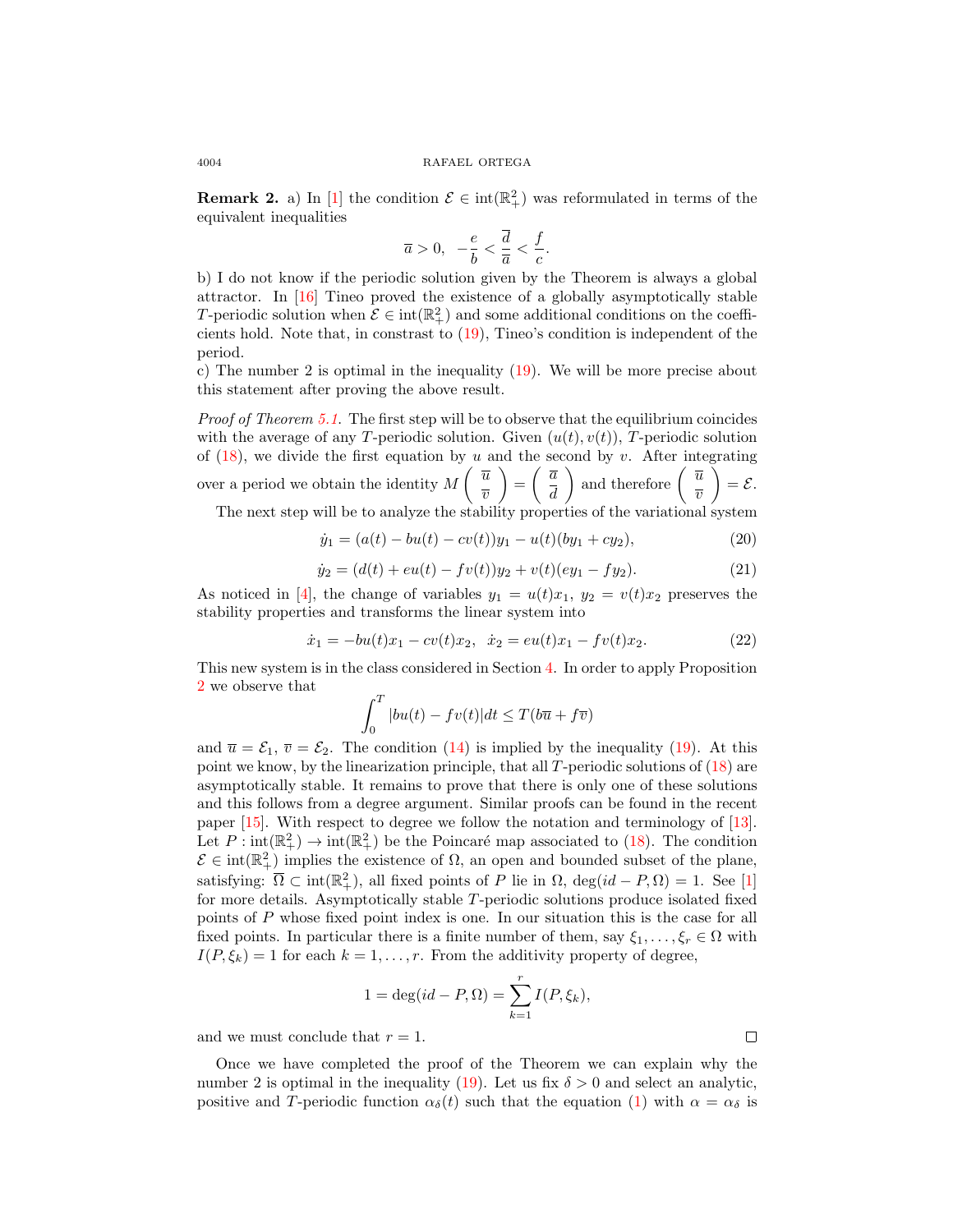unstable and  $T \int_0^T \alpha_{\delta} < 4 + \delta$ . This function exists because the number 4 is optimal in Lyapunov's criterion. Indeed it can be assumed that the equation

<span id="page-10-0"></span>
$$
\ddot{x} + \alpha_{\delta}(t)x = 0 \tag{23}
$$

is hyperbolic, meaning that the Floquet multipliers do not lie in  $\mathbb{S}^1$ . We consider a system of the type [\(18\)](#page-8-0) with  $c = e = 1$  and  $b = f = e$ . The functions  $a(t)$  and  $b(t)$ are adjusted so that  $u(t) = 1$ ,  $v(t) = \alpha_{\delta}(t)$  is a T-periodic solution of [\(18\)](#page-8-0). Then  $\mathcal{E}_1 = \overline{u} = 1, \, \mathcal{E}_2 = \overline{v} = \overline{\alpha}_{\delta}$ . The linearized system is equivalent to [\(22\)](#page-9-0),

$$
\dot{x}_1 = -\epsilon x_1 - \alpha_\delta(t)x_2, \quad \dot{x}_2 = x_1 - \epsilon \alpha_\delta(t)x_2.
$$

For  $\epsilon = 0$  we obtain a system equivalent to the equation [\(23\)](#page-10-0) with  $x = x_2$ . Due to the hyperbolicity of this equation we deduce that the perturbed system is unstable for small  $\epsilon$ . The quantity appearing in [\(19\)](#page-8-1) becomes

$$
T(\overline{\alpha}_{\delta}^{1/2} + \frac{1}{2}\epsilon(1+\overline{\alpha}_{\delta})) \to T\overline{\alpha}_{\delta}^{1/2}, \text{ as } \epsilon \to 0.
$$

Since  $T\overline{\alpha}_{\delta}^{1/2} < (4+\delta)^{1/2}$ , we have constructed a system of the type [\(18\)](#page-8-0) having an unstable  $T$ -periodic solution and such that the inequality  $(19)$  holds if 2 is replaced by  $(4+\delta)^{1/2}$ .

To finish this Section we notice that the previous techniques can be applied to a general prey-predator system of the type described by the equations in  $(4)$ , where  $a, d \in L^1(\mathbb{R}/T\mathbb{Z})$  and the coefficients  $b, c, e, f$  are positive functions in  $C(\mathbb{R}/T\mathbb{Z})$ . It is well known that the existence of a  $T$ -periodic solution of  $(4)$  is equivalent to the linear instability of the trivial and semi-trivial states. See [\[8\]](#page-12-4) for more details. From now on we assume that  $(u(t), v(t))$  is a T-periodic solution. The information on the average is now less precise. After integrating in  $(4)$  we obtain the identities

$$
\overline{a} = \frac{1}{T} \int_0^T bu + \frac{1}{T} \int_0^T cv, \ \overline{d} = -\frac{1}{T} \int_0^T eu + \frac{1}{T} \int_0^T fv.
$$

In consequence the point  $\left(\begin{array}{c} \overline{u} \\ \overline{v} \end{array}\right)$  $\overline{v}$ will belong to the set  $\mathcal C$  composed by all points  $\mathcal{E} = \begin{pmatrix} \mathcal{E}_1 \\ \mathcal{E} \end{pmatrix}$  $\mathcal{E}_2$  $\Big) \in \text{int}(\mathbb{R}^2_+)$  satisfying the linear inequalities

$$
b_L \mathcal{E}_1 + c_L \mathcal{E}_2 \le \overline{a} \le b_M \mathcal{E}_1 + c_M \mathcal{E}_2,
$$
  

$$
-e_M \mathcal{E}_1 + f_L \mathcal{E}_2 \le \overline{d} \le -e_L \mathcal{E}_1 + f_M \mathcal{E}_2.
$$

Here  $b_L = \min_{[0,T]} b(t)$ ,  $b_M = \max_{[0,T]} b(t)$ ,...

In particular  $\mathcal{C}$  is convex and non-empty. The same techniques of the previous proof can be applied to the system [\(4\)](#page-0-0) if we assume that the inequality  $T\Phi(\mathcal{E}_1, \mathcal{E}_2) \leq$ 2 is valid for each  $\mathcal{E} \in \mathcal{C}$ . Here  $\Phi$  is the function

$$
\Phi(\mathcal{E}_1,\mathcal{E}_2):=\sqrt{c_Me_M\mathcal{E}_1\mathcal{E}_2}+\frac{1}{2}(b_M\mathcal{E}_1+f_M\mathcal{E}_2).
$$

Taking into account that this function is increasing in each variable and the geometry of the set C it is not hard to observe the the maximum of  $\Phi$  over C must be reached on a certain segment contained in the boundary. More precisely, max<sub>C</sub>  $\Phi = \max_{\mathcal{C} \cap \ell} \Phi$ , where  $\ell$  is the straight line with equation  $b_L \mathcal{E}_1 + e_L \mathcal{E}_2 = \overline{a}$ . In this way we have obtained an extension of Theorem [5.1.](#page-8-2)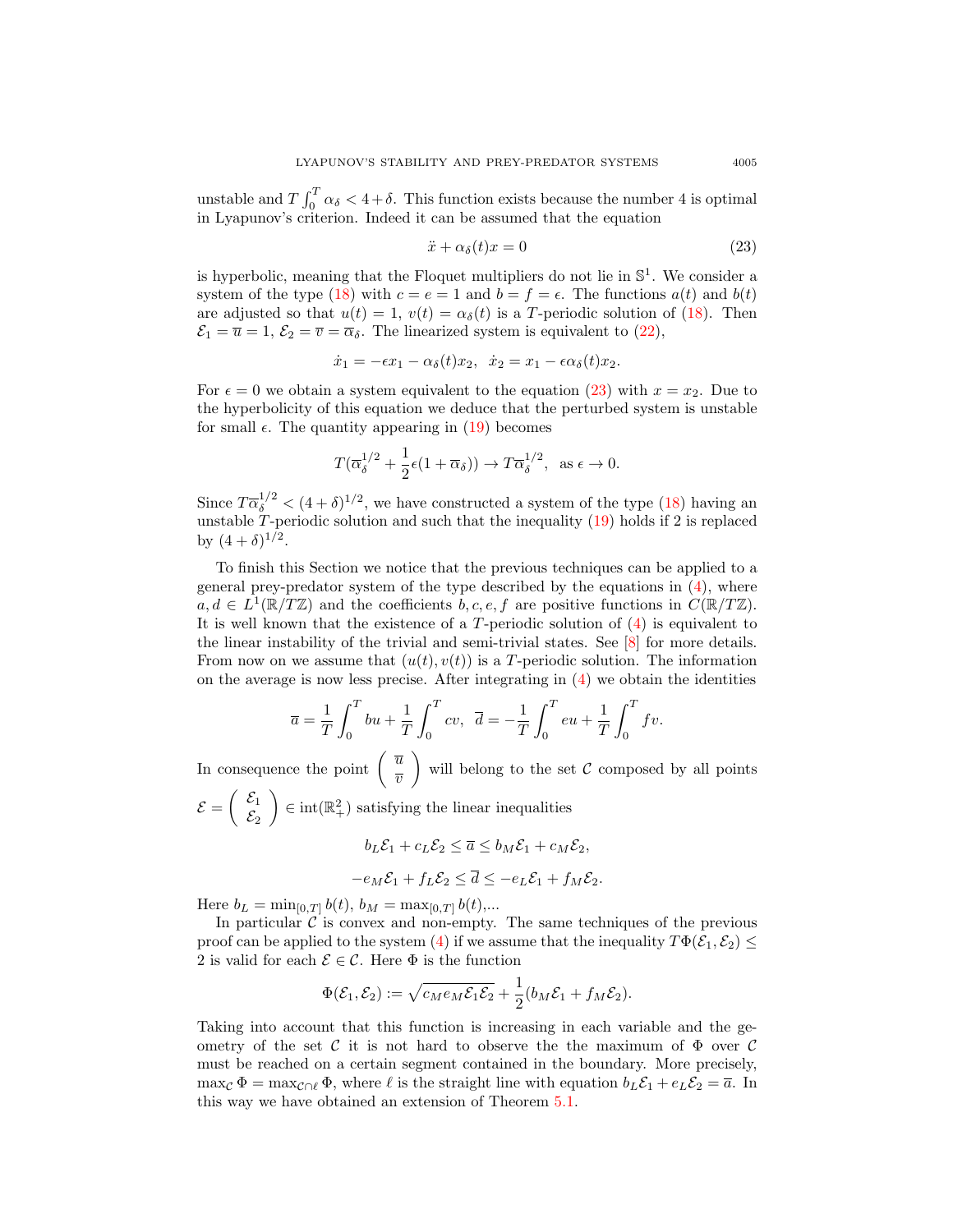**Theorem 5.2.** Assume that the system  $\left(4\right)$  has a T-periodic solution and the inequality

$$
T\Phi(\mathcal{E}_1,\mathcal{E}_2)\leq 2
$$

holds for each  $\mathcal{E} \in \mathcal{C} \cap \ell$ . Then this T-periodic solution is unique and asymptotically stable.

6. Turing instabilities for coexistence states. In  $[4]$  Dancer constructed an example of a prey-predator system having a T-periodic solution which is asymptotically stable as a solution of the o.d.e. system but it becomes unstable when it is interpreted as a solution of a reaction-diffusion system. In this Section we will review Dancer's example and it will be observed that it is somehow linked to the phenomenon of dissipative instability described in the first Example of Section [3.](#page-3-2)

Following along the lines of the previous Section we consider the system [\(18\)](#page-8-0) and the reaction-diffusion system

$$
\frac{\partial u}{\partial t} = r_1 \Delta_x u + u(a(t) - bu - cv), \quad \frac{\partial v}{\partial t} = r_2 \Delta_x v + v(d(t) + eu - fv),
$$

$$
\frac{\partial u}{\partial n} = \frac{\partial v}{\partial n} = 0 \text{ on } \partial \Omega \times [0, \infty[,
$$

where  $u = u(x, t)$ ,  $v = v(x, t)$  are functions defined on  $\Omega \times [0, \infty)$ ,  $\Omega \subset \mathbb{R}^m$  is a smooth bounded domain and the numbers  $r_1$  and  $r_2$  are positive.

Since the boundary conditions are of Neumann type, every T-periodic solution of [\(18\)](#page-8-0) is also a periodic solution of the p.d.e. system. As we saw in the previous Section, the variational system associated to this solution is

<span id="page-11-1"></span>
$$
\dot{Y} = A(t)Y, \quad Y = \left(\begin{array}{c} y_1 \\ y_2 \end{array}\right), \tag{24}
$$

where  $A(t)$  is the  $2 \times 2$  periodic matrix defined by the equations [\(20\)](#page-9-1) and [\(21\)](#page-9-2).

Let  $R = \text{diag}(r_1, r_2)$  be the diagonal matrix determined by the diffusion coefficients and let us assume that for some  $\lambda > 0$  the system

<span id="page-11-0"></span>
$$
\dot{Y} = (A(t) - \lambda R)Y\tag{25}
$$

has a Floquet multiplier outside the unit disk,  $|\mu| > 1$ . According to [\[4\]](#page-12-3) we know that the solution  $(u(t), v(t))$  will be unstable with respect to the p.d.e. system on some domain  $\Omega$ . To explain why the system [\(25\)](#page-11-0) plays a role we assume that  $Y_*(t)$ is a non-trivial solution of [\(25\)](#page-11-0) with  $Y_*(t+T) = \mu Y_*(t)$ . After selecting a domain  $\Omega$  such that the Neumann problem

$$
\Delta \phi + \lambda \phi = 0 \text{ in } \Omega, \ \frac{\partial \phi}{\partial n} = 0 \text{ on } \partial \Omega
$$

has a non-trivial solution, we observe that  $\xi(x,t) = \phi(x)Y_*(t)$  is a solution of the linearization of the parabolic system. Moreover,  $\xi(x, t + T) = \mu \xi(x, t)$ .

Motivated by the above discussions we construct a system of the type  $(18)$  having a T-periodic solution such that the Floquet multipliers of  $(24)$  satisfy  $|\mu_i| < 1$ ,  $i = 1, 2$  and the multipliers of [\(25\)](#page-11-0) satisfy  $|\mu_1| < 1 < |\mu_2|$  for some  $\lambda > 0$ .

The change of variables  $y_1 = u(t)x_1$ ,  $y_2 = v(t)x_2$  preserves the Floquet multipliers and transforms [\(24\)](#page-11-1) into the system

<span id="page-11-2"></span>
$$
\dot{X} = B(t)X, \quad X = \left(\begin{array}{c} x_1 \\ x_2 \end{array}\right),\tag{26}
$$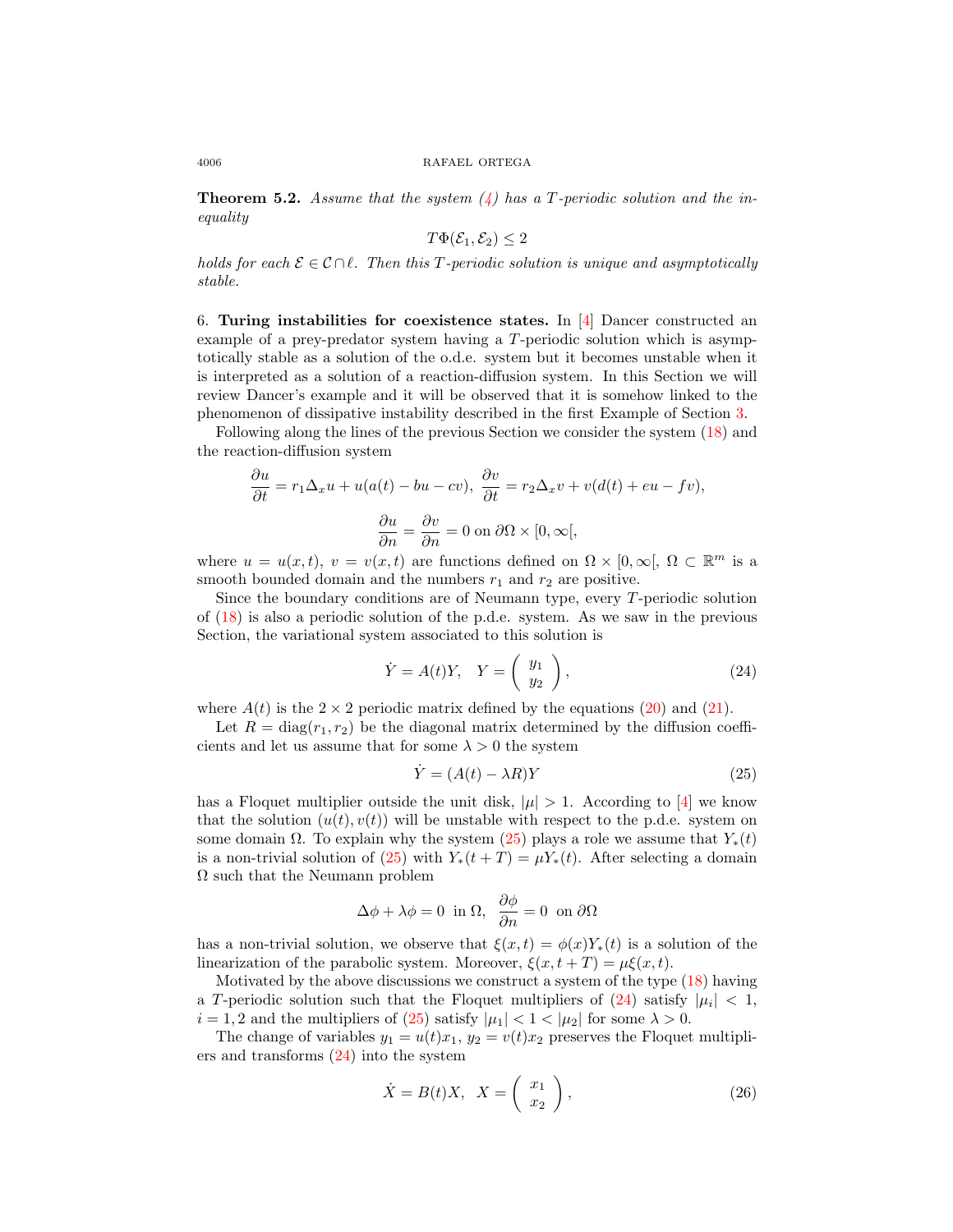where  $B(t)$  is defined by [\(22\)](#page-9-0). Similarly this change of variables transforms [\(25\)](#page-11-0) into

<span id="page-12-10"></span>
$$
\dot{X} = (B(t) - \lambda R)X.
$$
\n(27)

Next we go back to the first example in Section [3](#page-3-2) and select a positive, analytic and T-periodic function  $\alpha(t)$  such that [\(1\)](#page-0-1) is elliptic and there exists  $c_* > 0$  such that  $\ddot{x} + c^* \dot{x} + \alpha(t)x = 0$  is hyperbolic. To define the system [\(18\)](#page-8-0) we take  $b = f = \epsilon$ where  $\epsilon > 0$  is a small parameter,  $c = e = 1$ . The coefficients  $a(t)$  and  $d(t)$  are computed after imposing that  $u(t) \equiv 1$ ,  $v(t) = \alpha(t)$  is a T-periodic solution of [\(18\)](#page-8-0). Finally, the diffusion coefficients in the p.d.e. are  $r_1 = \epsilon$ ,  $r_2 = 1$ . The system [\(26\)](#page-11-2) is defined by the equations

<span id="page-12-9"></span>
$$
\dot{x}_1 = -\epsilon x_1 - \alpha(t)x_2, \quad \dot{x}_2 = x_1 - \epsilon \alpha(t)x_2.
$$
\n
$$
(28)
$$

The corresponding multipliers  $\mu_{1,\epsilon}$ ,  $\mu_{2,\epsilon}$  are the roots of a quadratic polynomial with real coefficients. These coefficients are continuous functions of the parameter  $\epsilon$ . For  $\epsilon = 0$  we obtain the equation [\(1\)](#page-0-1) with  $x = x_2$  and therefore the multipliers are complex conjugate numbers. In consequence this property is also valid for small  $\epsilon, \mu_{2,\epsilon} = \overline{\mu}_{1,\epsilon}, \mu_{1,\epsilon} \in \mathbb{C} \setminus \mathbb{R}$ . The application of Jacobi-Liouville formula to the system [\(28\)](#page-12-9) implies that

$$
|\mu_{1,\epsilon}|^2 = \mu_{1,\epsilon} \cdot \mu_{2,\epsilon} = e^{-\epsilon(T + \int_0^T \alpha)} < 1.
$$

Therefore the system [\(28\)](#page-12-9) is asymptotically stable and the same can be said about [\(26\)](#page-11-2).

Analogously the system [\(27\)](#page-12-10) is defined by the equations

<span id="page-12-11"></span>
$$
\dot{x}_1 = -\epsilon (1 + \lambda)x_1 - \alpha(t)x_2, \ \dot{x}_2 = x_1 - (\epsilon \alpha(t) + \lambda)x_2.
$$
 (29)

For  $\epsilon = 0$  and  $\lambda = c^*$  we obtain the equation  $\ddot{x} + c^* \dot{x} + \alpha(t)x = 0$  with  $x = x_2$ . We know that we are in the hyperbolic case and by continuous dependence the system [\(29\)](#page-12-11) will have a multiplier outside the unit circle when  $\epsilon$  is small and  $\lambda = c^*$ 

Acknowledgments. I thank Alfonso Ruiz-Herrera for reading a first version of the paper. His comments have improved the manuscript, especially Section [5.](#page-8-3) Also, I thank Carlos Barrera for reading the first manuscript. He has helped me to eliminate several mistakes. Finally I would like to thank Carlota Rebelo and Meirong Zhang for comments and corrections.

#### **REFERENCES**

- <span id="page-12-8"></span>[\[1\]](http://www.ams.org/mathscinet-getitem?mr=MR1283071&return=pdf) Z. Amine and R. Ortega, [A periodic prey-predator system,](http://dx.doi.org/10.1006/jmaa.1994.1262) J. Math. Anal. Appl., 185 (1994), 477–489.
- <span id="page-12-6"></span>[\[2\]](http://www.ams.org/mathscinet-getitem?mr=MR2978285&return=pdf) B. M. Brown, M. S. P. Eastham and K. M. Schmidt, [Periodic Differential Operators](http://dx.doi.org/10.1007/978-3-0348-0528-5), Birkhäuser, New York, 2013.
- <span id="page-12-2"></span>[\[3\]](http://www.ams.org/mathscinet-getitem?mr=MR0350089&return=pdf) L. Cesari, Asymptotic Behavior and Stability Problems in Ordinary Differential Equations, Springer-Verlag, New York, 1971.
- <span id="page-12-3"></span>[\[4\]](http://www.ams.org/mathscinet-getitem?mr=MR1269655&return=pdf) E. N. Dancer, Turing instabilities for systems of two equations with periodic coefficients, Differential Integral Equations, 7 (1994), 1253–1264.
- <span id="page-12-5"></span>[5] J. P. Den Hartog, Mechanical Vibrations, Dover Pub., New York, 1985.
- <span id="page-12-7"></span>[\[6\]](http://www.ams.org/mathscinet-getitem?mr=MR1355867&return=pdf) T. Ding, H. Huang and F. Zanolin, [A priori bounds and periodic solutions for a class of planar](http://dx.doi.org/10.3934/dcds.1995.1.103) [systems with applications to Lotka-Volterra equations,](http://dx.doi.org/10.3934/dcds.1995.1.103) Discrete Contin. Dynam. Systems, 1 (1995), 103–117.
- <span id="page-12-0"></span> $[7]$  A. Liapounoff, Problème général de la stabilité du mouvement, Ann. Fac. Sci. Toulouse Sci. Math. Sci. Phys. (2), 9 (1907), 203–474.
- <span id="page-12-4"></span>[\[8\]](http://www.ams.org/mathscinet-getitem?mr=MR1401400&return=pdf) J. López-Gómez, R. Ortega and A. Tineo, The periodic predator-prey Lotka-Volterra model, Adv. in Differential Equations, 1 (1996), 403–423.
- <span id="page-12-1"></span>[\[9\]](http://www.ams.org/mathscinet-getitem?mr=MR559928&return=pdf) W. Magnus and S. Winkler, Hill's Equation, Dover Pub., New York, 1979.